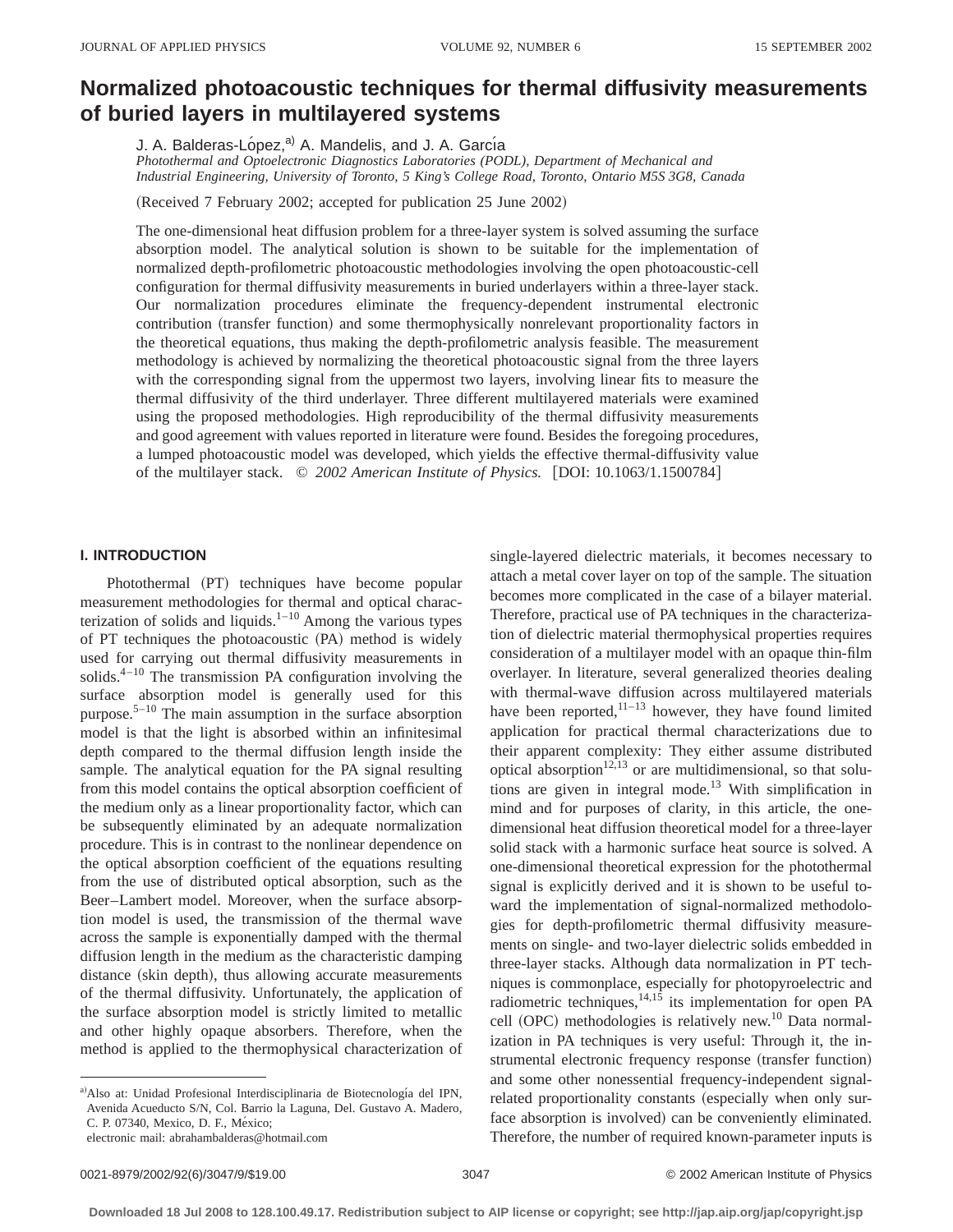reduced, making the depth-profilometric analysis feasible, simple, and reliable. Balderas-López and Mandelis<sup>10</sup> have considered the case of bilayer materials (a metal layer on top of a dielectric material) and a very convenient normalization procedure for simplifying the analysis was developed. In this article, the foregoing normalization procedure has been extended to thermal diffusivity measurements in two-layered systems buried in a three-layer stack. As a side benefit, use of the analytical equations from the three-layer model yields a very convenient and practical depth-profilometric normalization methodology involving linear data fits. The latter method is developed for measuring the thermal diffusivity of the bottom layer buried in a three-layer stack. Experimentally, three materials were used as buried underlayers to validate the PA methodologies reported in this work: Polyvinylidene difluoride (PVDF) piezoelectric film, laser printer acetate film, and glass. High reproducibility and good agreement with values reported in literature were demonstrated.

## **II. THEORETICAL CONSIDERATIONS**

#### **A. Mathematical model**

The geometry of the general one-dimensional model, depicted in Fig. 1, consists of three layers embedded between two semi-infinite, optically nonabsorbing, media. Assuming that modulated light with intensity  $I_0$  and angular modulation frequency  $\omega = 2 \pi f$  impinges on the upper surface of medium  $m$  (Fig. 1), and considering only the surface absorption limit, the corresponding one-dimensional differential equations for the one-dimensional heat diffusion problem, valid in the limit of uniform optical excitation intensity and beam size large compared to the thickness of the multilayer system, are

$$
\frac{\partial^2 T_w}{\partial x^2} - \frac{1}{\alpha_w} \frac{\partial T_w}{\partial t} = 0 \quad 0 \le x
$$
  

$$
\frac{\partial^2 T_m}{\partial x^2} - \frac{1}{\alpha_m} \frac{\partial T_m}{\partial t} = -\frac{\beta I_0 \delta(x)}{2k_m} [1 + e^{i\omega t}] \quad -\ell \le x \le 0
$$
  

$$
\frac{\partial^2 T_i}{\partial x^2} - \frac{1}{\alpha_i} \frac{\partial T_i}{\partial t} = 0 \quad -\ell - \Delta \le x \le -\ell \qquad (1)
$$
  

$$
\frac{\partial^2 T_s}{\partial x^2} - \frac{1}{\alpha_s} \frac{\partial T_s}{\partial t} = 0 \quad -\ell - \Delta - L < x \le -\ell - \Delta
$$
  

$$
\frac{\partial^2 T_s}{\partial x^2} - \frac{1}{\alpha_s} \frac{\partial T_s}{\partial t} = 0 \quad -\infty < x \le -\ell - \Delta - L.
$$

Here  $T_i$ ,  $\alpha_i$ ,  $j=w$ ,  $m,i,s,g$ , correspond to the oscillating temperature and thermal diffusivity of medium *j*, respectively. w and g stand for the semi-infinite ambient layers surrounding the three-layer structure with coordinates  $x > 0$ and  $x \leq -\ell - L - \Delta$ , respectively.  $\beta$  is the absorption coefficient of the absorbing medium  $m$  (surface only) and  $k_m$  is the corresponding thermal conductivity. Solving this system of coupled equations with the proper boundary conditions of heat flux and temperature continuity at all interfaces, and the physical requirement of finite solutions as  $x \rightarrow \pm \infty$ , the resulting time-harmonic temperature oscillation in medium g is

$$
T_g(x,t) = \frac{I_0 \beta d}{4k_m \sigma_m} \frac{(1+\gamma_{wm})(1-\gamma_{mi})(1-\gamma_{is})(1-\gamma_{sg})e^{-\sigma_m \ell}e^{-\sigma_i \Delta}e^{-\sigma_s L}e^{\sigma_g(x+\ell+\Delta+L)}e^{i\omega t}}{D_3},\tag{2}
$$

where

$$
D_3 = 1 + \gamma_{is} \gamma_{sg} e^{-2\sigma_s L} + \gamma_{mi} \gamma_{is} e^{-2\sigma_i \Delta}
$$
  
+  $\gamma_{mi} \gamma_{sg} e^{-2\sigma_i \Delta} e^{-2\sigma_s L} + \gamma_{wm} \gamma_{mi} e^{-2\sigma_m \ell}$   
+  $\gamma_{wm} \gamma_{mi} \gamma_{is} \gamma_{sg} e^{-2\sigma_s L} e^{-2\sigma_m \ell}$   
+  $\gamma_{wm} \gamma_{is} e^{-2\sigma_i \Delta} e^{-2\sigma_m \ell}$   
+  $\gamma_{wm} \gamma_{sg} e^{-2\sigma_m \ell} e^{-2\sigma_i \Delta} e^{-2\sigma_s L}.$  (3)

In this equation, *d* is the thickness of the infinitesimal layer in material  $m$  (see Fig. 1) where the incident light is absorbed entirely;  $\sigma_j = (1+i)a_j$ , *(j* as before), where  $a_j$  $= (\pi f / \alpha_i)^{1/2}$  is the thermal diffusion coefficient, and  $\gamma_{ik}$  are thermal coupling coefficients (the so-called thermal-wave reflection coefficients) defined as  $\gamma_{jk} = (1 - e_j / e_k) / (1$  $+e_j/e_k$ ), where  $e_j = k_j/\alpha_j^{1/2}$ , is the thermal effusivity of medium *j*. In the OPC configuration, g is the transport medium in which the PT effect is detected in transmission (the air inside the PA chamber). Using the Rosencwaig–Gersho model,<sup>16</sup> it is easy to show that the pressure  $(PA)$  signal corresponding to the harmonic temperature oscillation of Eq.  $(2)$  is given by

$$
\delta P_3(f,t) = \frac{\gamma P_0 I_0 G(f) \beta d}{4\sqrt{2}T_0 \ell_g k_m a_g \sigma_m} \frac{(1 + \gamma_{wm})(1 - \gamma_{mi})(1 - \gamma_{is})(1 - \gamma_{sg})e^{-\sigma_m \ell}e^{-\sigma_i \Delta}e^{-\sigma_s L}e^{i\omega t}}{D_3},\tag{4}
$$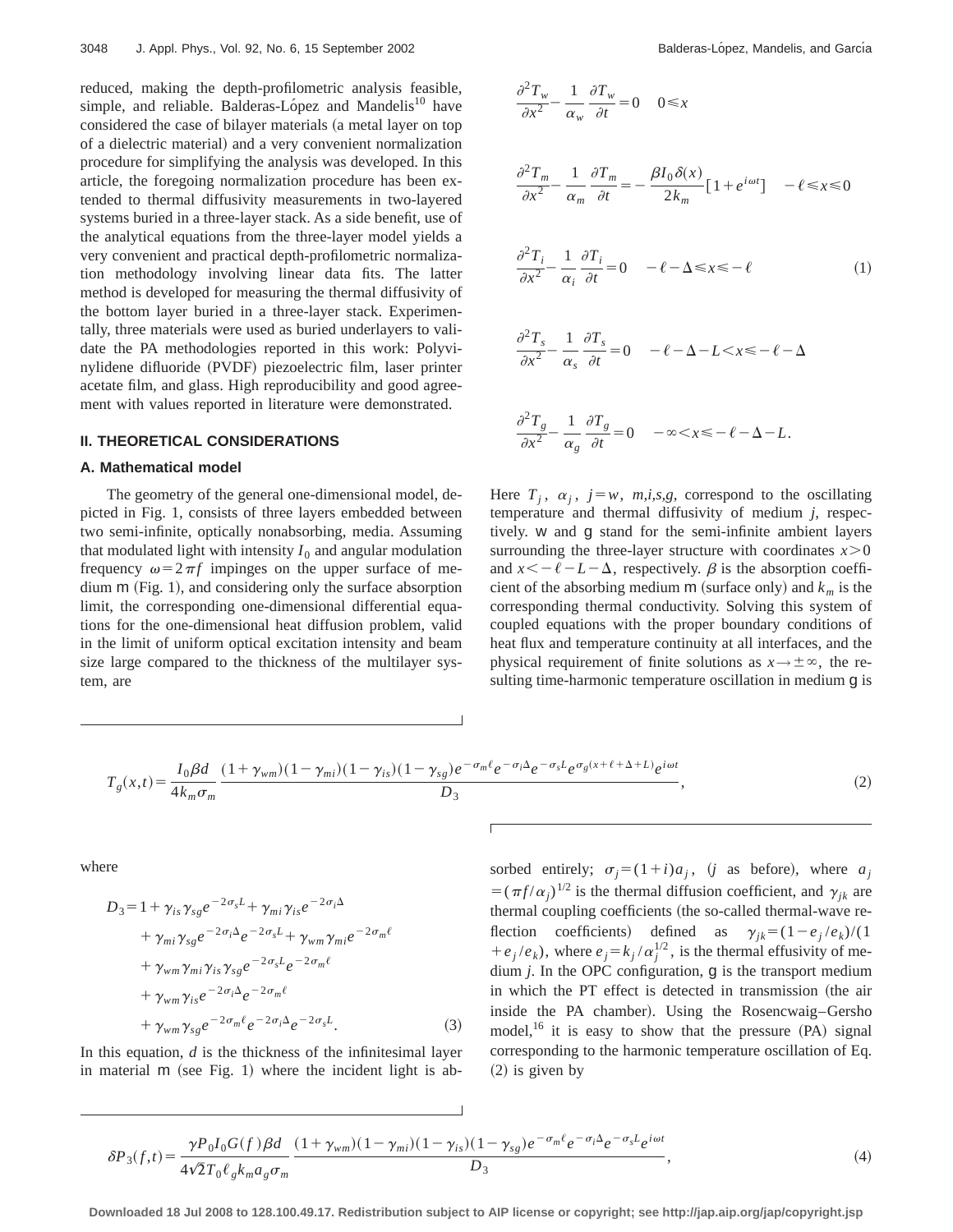

FIG. 1. Schematic representation of the one-dimensional multilayer photoacoustic model with surface absorption. *w*: glass substrate; *m*: metal layer with surface absorption coefficient  $\beta$  at  $x=0$ ; *i*: interlayer material; *s*: sample; and *g*: gas.

where  $P_0$  and  $T_0$  are the ambient pressure and temperature, respectively, for the air inside the PA chamber,  $\gamma$  is the specific heat ratio for air,  $\gamma = c_p / c_v$ , and  $\ell_g$  is the thickness of the air layer. The experimental PA signal is multiplied by a modulation-frequency-dependent factor, *G*(*f* ), representing the influence of the instrumental transfer function.

#### **B. Special limiting cases**

## **1. Single layer**

On the assumption that in Eq.  $(4)$  media, i, s and g are the same material, the three-layer system shown in Fig. 1 transforms effectively into a one-layer system involving only a single material  $(m)$  of thickness  $\ell$ . The corresponding PT expression for a surface-absorbing medium surrounded by two semi-infinite media is obtained as a limiting case. Under this assumption  $\gamma_{sg} = \gamma_{is} = 0$ , and Eq. (4) simplifies to

$$
\delta P_1(f,t) = \frac{\gamma P_0 I_0 \beta d (1 + \gamma_{wm})(1 - \gamma_{mg}) e^{i\omega t}}{4\sqrt{2}T_0 \ell_g k_m \sigma_m a_g}
$$

$$
\times \frac{e^{-\sigma_m \ell}}{[1 + \gamma_{wm} \gamma_{mg} e^{-2\sigma_m \ell}]}
$$
(5)

The thermally thick limit of this equation has been used extensively for thermal diffusivity measurements of solids.<sup>1,5,7</sup> For non-opaque materials, attaching a thin metal foil on top of the solid under evaluation has become a popular practice. $5-7$  Furthermore, the single-layer model has been used to obtain the effective thermal diffusivity of twolayered materials in series by making use of electrical and thermal analogies and taking the thermoelastic limit for the PA signal from this single layer model.<sup>7</sup>

#### **2. Two layers**

In a similar manner, if media s and g are considered to be identical, the three-layer system of Fig. 1 readily transforms into a two-layer system involving only materials m and i. In this limit,  $\gamma_{sg}=0$  and Eq. (4) simplifies to the corresponding equation for the PA signal from two layers reported by Balderas–López and Mandelis<sup>10</sup>

$$
\delta P_2(f,t) = \frac{\gamma P_0 I_0 G(f) \beta d}{4\sqrt{2}T_0 \ell_g k_m a_g \sigma_m} \frac{(1 + \gamma_{wm})(1 - \gamma_{mi})(1 - \gamma_{ig})e^{-\sigma_m \ell} e^{-\sigma_i \Delta} e^{i\omega t}}{(1 + \gamma_{mi}\gamma_{ig}e^{-2\sigma_i \Delta} + \gamma_{wm}\gamma_{mi}e^{-2\sigma_m \ell} + \gamma_{wm}\gamma_{ig}e^{-2\sigma_m \ell} e^{-2\sigma_i \Delta})}
$$
(6)

In Eq.  $(6)$ , if medium w is assumed to be the same as medium g, a spatial symmetry for the two-layered system follows. This symmetry implies that, aside from the corresponding optical properties (the product  $\beta d$ ), the same PA signal will be expected, regardless of which surface is exposed to the modulated light. Mathematically, this fact is expressed by the following property

$$
\frac{\delta P_{mi}(f)}{\beta_m d_m} = \frac{\delta P_{im}(f)}{\beta_i d_i},\tag{7}
$$

where  $\delta P_{im}(f)$  refers to the PA signal when the interface (*im*) is exposed to the modulated radiation, and vise versa for  $\delta P_{mi}(f)$ . It is easy to derive Eq. (7) by making use of the antisymmetry property  $\gamma_{ij} = -\gamma_{ji}$  between the thermal coupling coefficients and of the fact that  $(1-\gamma_{ij})/(1+\gamma_{ij})$ 

 $=e_i/e_i$ . It is important to emphasize this spatial symmetry because it contradicts a claim<sup>9</sup> according to which, performing PA experiments with intensity-modulated light impinging on opposite surfaces of a two-layer material, different thermal diffusivity values should be expected for optically opaque solid bilayers. Based on the symmetry indicated by Eq.  $(7)$  any directional dependence of the effective thermal diffusivity of a solid layer stack is clearly impossible. This spatial symmetry also follows for the three-layer system.

# **C. Effective thermal diffusivity for a multi-layer system**

Using PT techniques in the transmission configuration, it can be shown that lumped (effective) thermal diffusivity in-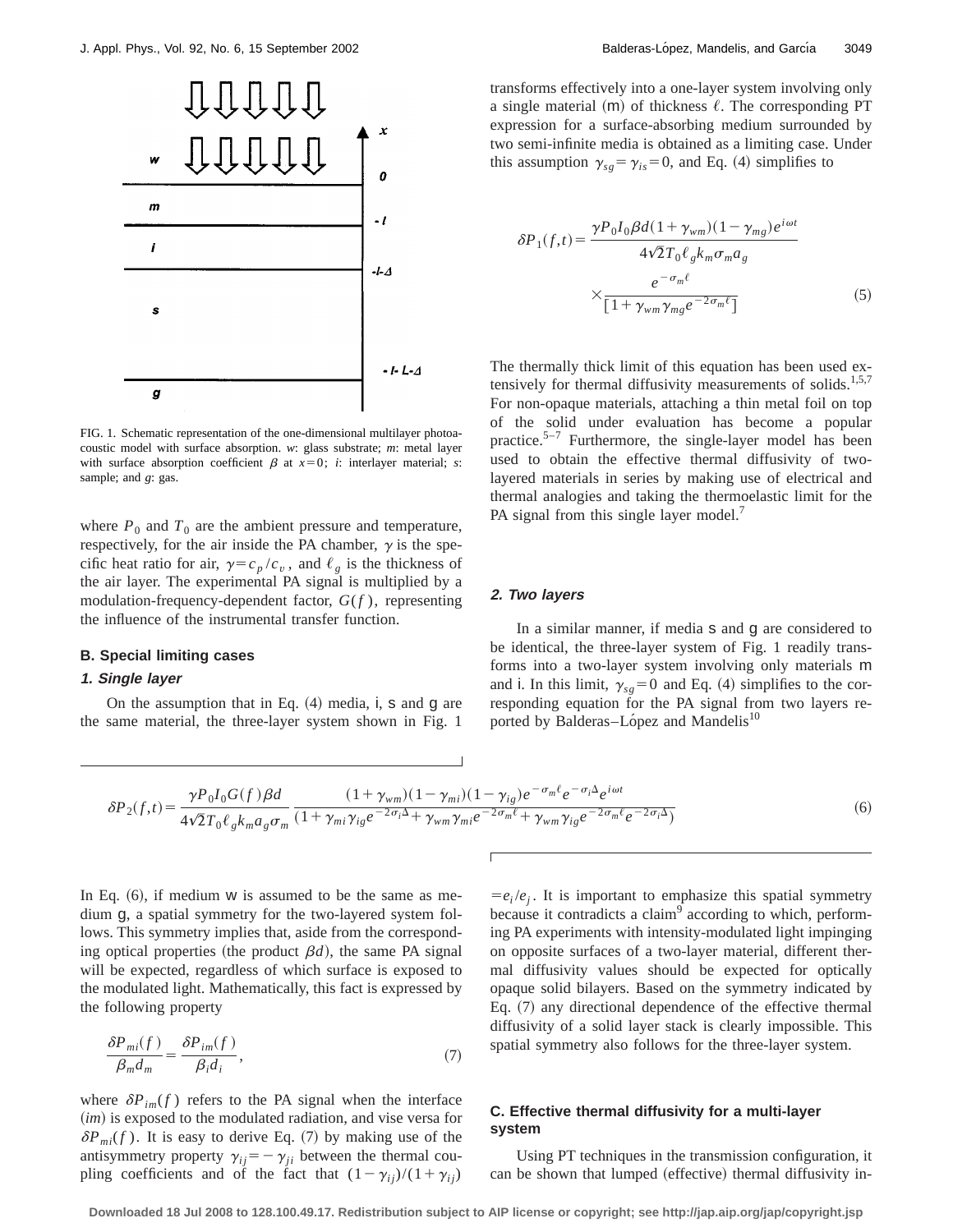formation about a multilayer system may only be defined in the thermally thick frequency regime. In this limiting case, the term  $D_3$  in the denominator of Eq.  $(4)$  and the respective terms in Eqs.  $(5)$  and  $(6)$  all become unity. The thermal wave is exponentially damped across the thickness of each layer of the sample. It is thus possible to define the effective thermal diffusivity  $\alpha_{\text{eff}}$  for two- or three-layered systems, by making the thermal analogy with the single-layer system, and using the following relations (corresponding to thermal diffusion transit times across the relevant layers):

$$
\frac{L_2}{\sqrt{\alpha_{\text{eff}}}} = \frac{\ell}{\sqrt{\alpha_m}} + \frac{\Delta}{\sqrt{\alpha_i}},
$$
\n(8a)

$$
\frac{L_3}{\sqrt{\alpha_{\rm eff}}} = \frac{\ell}{\sqrt{\alpha_m}} + \frac{\Delta}{\sqrt{\alpha_i}} + \frac{L}{\sqrt{\alpha_s}},
$$
(8b)

where  $L_2 = \ell + \Delta$  and  $L_3 = \ell + \Delta + L$ . The same conclusion was reached by Salazar *et al.*<sup>17</sup> and John *et al.*<sup>18</sup> The latter investigators obtained the symmetry property by use of a transmission mode photopyroelectric configuration of multilayers. Moreover, following the same assumptions, it is easy to infer the generalized equation for the effective thermal diffusivity of an *n*-layer system:

$$
\frac{L_n}{\sqrt{\alpha_{\text{eff}}}} = \sum_{j=1}^n \frac{\ell_j}{\sqrt{\alpha_j}}\tag{9}
$$

where  $L_n = \sum_{j=1}^n \ell_j$ . It is important to emphasize again that this PT analogy is well-defined only for thermally thick multilayers. Trying to extend this analogy to other thermal regimes leads to modulation-frequency-dependent effective thermal diffusivities.<sup>8</sup> This notion is physically unacceptable, as thermal diffusivity is an intrinsic property of a given material and, in the case of thermally homogeneous solids, it can not change with the modulation frequency of the excitation light source. This definitional inadequacy can be easily corrected by considering the thermal-wave impedance of a composite solid, a quantity which is frequency dependent  $(Ref. 19).$ 

## **D. Normalized photoacoustic techniques**

It is possible to determine the thermal diffusivity of solids by use of Eqs.  $(4)$ – $(6)$ . In particular, by normalizing the PA signal for the three-layer material with the corresponding signal from the first (uppermost) layer alone, it is possible to develop a PA methodology for extracting the effective thermal diffusivity in two-layered materials. The normalization procedure developed by Balderas–López and Mandelis<sup>10</sup> can then be applied. Moreover, by normalizing the PA signal from three layers with the corresponding signal from the two uppermost layers, a new PT methodology involving simple linear fits to measure the thermal diffusivity of the third (buried) underlayer is possible.

## **1. Depth-profilometric measurement of the thermal diffusivity of <sup>a</sup> buried underlayer by use of the three-layer model**

On taking the ratio of Eqs.  $(4)$  and  $(6)$ , it is possible to develop a normalization procedure for the thermal diffusivity measurement of layer s in Fig. 1. Through this, procedure, all common proportionality factors and the instrumental transfer function,  $G(f)$ , are eliminated and the following simple relation is obtained

$$
\frac{\delta P_3}{\delta P_2} = \left(\frac{D_2}{D_3}\right) \frac{(1 - \gamma_{is})(1 - \gamma_{sg})}{(1 - \gamma_{ig})} e^{-\sigma_s L} \tag{10}
$$

where

$$
D_2 = 1 + \gamma_{mi} \gamma_{ig} e^{-2\sigma_i \Delta} + \gamma_{wm} \gamma_{mi} e^{-2\sigma_m \ell} + \gamma_{wm} \gamma_{ig} e^{-2\sigma_m \ell} e^{-2\sigma_i \Delta}.
$$

For thermal diffusivity measurements of the layer s, the modulation frequency can be adjusted so that this layer becomes thermally thick. Under this condition, the ratio  $D_2/D_3$ simplifies to

$$
\frac{D_2}{D_3} = \frac{1 + \gamma_{mi}\gamma_{ig}e^{-2\sigma_i\Delta} + \gamma_{wm}\gamma_{mi}e^{-2\sigma_m\ell} + \gamma_{ig}\gamma_{wm}e^{-2\sigma_m\ell}e^{-2\sigma_i\Delta}}{1 + \gamma_{mi}\gamma_{is}e^{-2\sigma_i\Delta} + \gamma_{wm}\gamma_{mi}e^{-2\sigma_m\ell} + \gamma_{is}\gamma_{wm}e^{-2\sigma_m\ell}e^{-2\sigma_i\Delta}}
$$
\n(11)

Equations  $(10)$  and  $(11)$  are still too complicated to give a practical PA measurement technique of the thermal diffusivity of material s. However, a substantial simplification is obtained if the frequency is high enough so that the overlayer i is also thermally thick. If this condition applies, then exp  $(-2\sigma_i \Delta) \approx 0$  and the ratio  $D_2/D_3$  becomes unity, regardless of the thermal behavior of overlayer m. So in the thermally thick regime for sample s and interlayer i, the PA signal takes on the simpler form

$$
\frac{\delta P_3}{\delta P_2} = \frac{(1 - \gamma_{is})(1 - \gamma_{sg})}{(1 - \gamma_{ig})} e^{-\sigma_s L}.
$$
\n(12)

It is now possible to carry out PA measurements of the thermal diffusivity of layer  $(s)$  by making linear fits of the ratio of experimental data expressed by Eq.  $(12)$ , on a semilog scale. From the experimental point of view, the use of an interlayer (material i) with a known low thermal diffusivity value is required to ensure the thermally thick behavior of the layer starting from very low modulation frequencies. In this manner, any change of the normalized photothermal signal can be associated with the photothermal behavior of the layer (s), the thermal diffusivity of which is to be measured. Obtaining a linear behavior on the semilog scale is, indeed, the desired confirmation that the experimental conditions match the theoretical assumptions.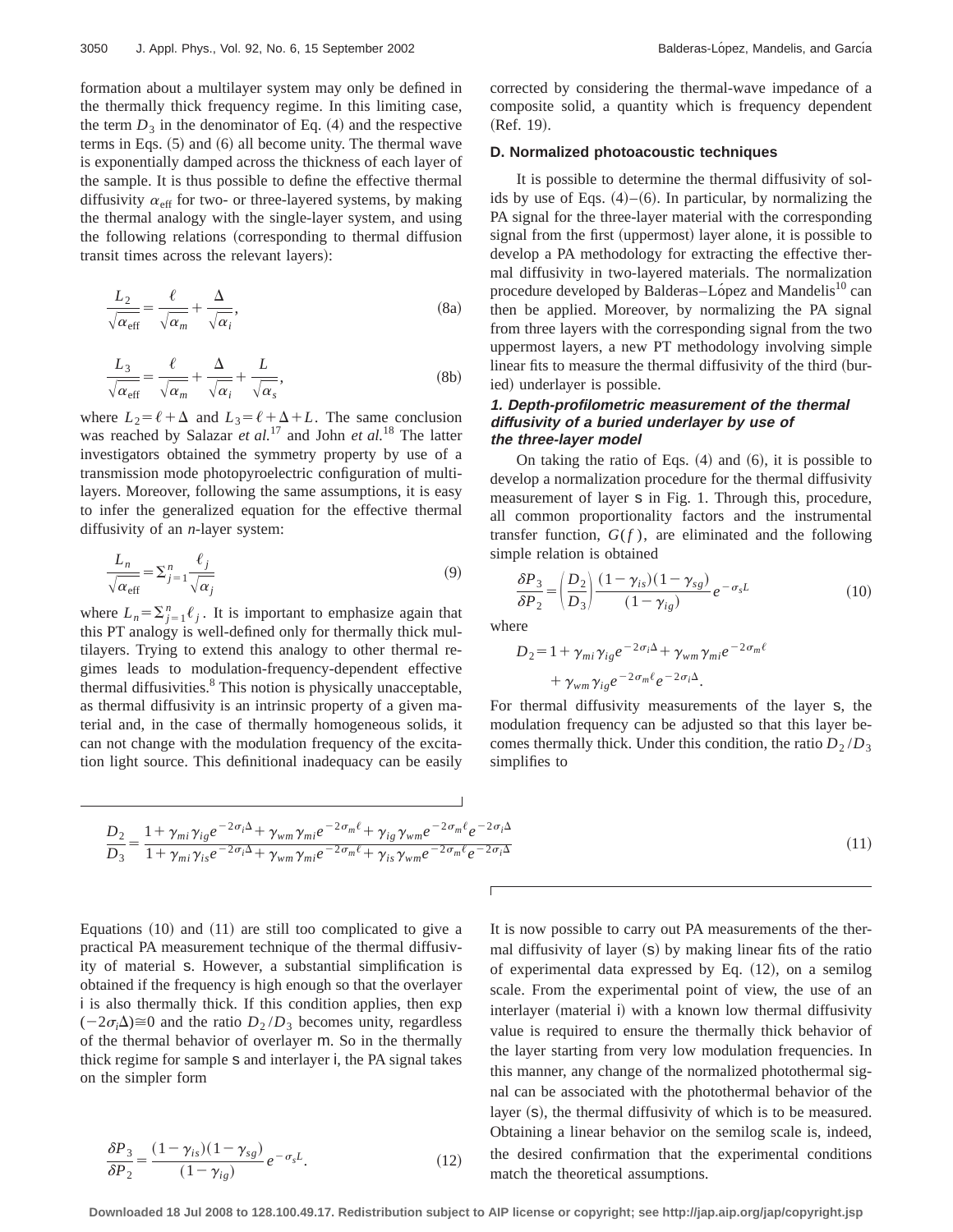## **2. Measurement of the effective thermal diffusivity of bilayers**

On taking the ratio of Eqs.  $(4)$  and  $(5)$ , it is clear that the transfer function  $G(f)$  and all common proportionality factors are eliminated and the following relation is obtained

$$
\frac{\delta P_3}{\delta P_1} = \left(\frac{D_1}{D_3}\right) \frac{(1 - \gamma_{mi})(1 - \gamma_{is})(1 - \gamma_{sg})}{(1 - \gamma_{mg})} e^{-\sigma_i \Delta} e^{-\sigma_s L},\tag{13}
$$

where

$$
D_1 = 1 + \gamma_{wm} \gamma_{mg} e^{-2\sigma_m \ell}
$$

As was just shown for the purpose of defining an effective thermal diffusivity, it is required that each of the layers i and s of the multilayer should be thermally thick. Under this assumption,  $\exp(-2\sigma_i \Delta) \cong 0 \cong \exp(-2\sigma_s L)$  and the ratio  $D_1/D_3$  simplifies to

$$
\frac{D_1}{D_3} = \frac{1 + \gamma_{wm} \gamma_{mg} e^{-2\sigma_m \ell}}{1 + \gamma_{wm} \gamma_{mi} e^{-2\sigma_m \ell}}.
$$
\n(14)

Adjusting the modulation frequency so that the overlayer m is thermally thin, one may set  $\exp(\pm \sigma_m \ell) \cong 1 \pm \sigma_m \ell$ . Therefore, it is possible to rewrite Eq.  $(13)$  in the simpler form

$$
\frac{\delta P_3}{\delta P_1} = \frac{(1 - \gamma_{mi})(1 - \gamma_{is})(1 - \gamma_{sg})}{(1 - \gamma_{mg})} \frac{(1 + \gamma_{wm}\gamma_{mg})}{(1 + \gamma_{wm}\gamma_{mi})}
$$

$$
\times \left[ \frac{1 + \frac{(1 - \gamma_{wm}\gamma_{mg})}{(1 + \gamma_{wm}\gamma_{mg})}\sigma_m \ell}{1 + \frac{(1 - \gamma_{wm}\gamma_{mi})}{(1 + \gamma_{wm}\gamma_{mi})}\sigma_m \ell} \right] e^{-\sigma_{\text{eff}}L_{\text{eff}}}, \qquad (15)
$$

where  $L_{\text{eff}} = L + \Delta$  and  $\sigma_{\text{eff}} = (1 + i)(\pi f / \alpha_{\text{eff}})^{1/2}$ .  $\alpha_{\text{eff}}$  is defined by Eq. (8a) (with  $L_{\text{eff}}$  instead of  $L_2$ ,  $L$  instead of  $\ell$ , and  $\alpha_s$ instead of  $\alpha_m$ ). It is clear that, but for a constant factor, Eq.  $(15)$  is the same as Eq.  $(13)$  in Ref. 10. Consequently, the PT technique of Ref. 10 can also be applied to this situation for measurements of the effective thermal diffusivity of a bilayer. Closer examination of Eq.  $(14)$  shows that it is theoretically possible to obtain a further simplification of the ratio  $D_1/D_3$  when the material m is thermally thick, however, the experimental procedure faces practical limitations because such an arrangement would require thick and opaque overlayers and/or frequencies that are too high to yield reasonable signal-to-noise ratios. Complicating the issue, thermoelastic and thermal-wave signals are strongly coupled at high modulation frequencies in PA detection and decoupling them is not an easy task. In experimental practice, the normalized data themselves will indicate if this decoupling is possible through the presence of an inflection point on the corresponding plot indicating the start of domination of the thermoelastic behavior. The corresponding modulation frequency can then be used as a natural upper limit to the simple quantitative analysis through Eq.  $(15)$ .



FIG. 2. Cross section of multilayer stack with a double-sided adhesive interlayer. (a) Three-layer stack and (b) Two-layer stack.

## **III. EXPERIMENTAL**

#### **A. Sample preparation**

Several three-layer stacks cross sections are shown in Fig.  $2(a)$  were fabricated to demonstrate the applicability of the methodologies described in Secs. II D 1 and II D 2. They consisted of the premetallized surface of a glass mirror as a light-to-heat converter (uppermost layer), double-sided adhesive polymer tape (Manco, Inc.) (second layer) and one of the following test materials (third layer): PVDF polymer film (Piezofilm), laser printer film (Xerox), and a microscope glass slide (Corning). Equation  $(12)$  was used for the thermophysical characterization of the materials used as the third underlayer and Eq.  $(15)$  was used for that of the bilayer stacks formed by the polymer tape and the various materials used as the third underlayer. To test the reproducibility of the results, three samples of each three-layer stack were prepared by tightly attaching the metallized surface of the mirror (square-shaped pieces of  $\approx$ 1 cm<sup>2</sup> area) and each of the test materials  $[Fig. 2 (a)]$  to the opposite surfaces of two-sided adhesive polymer tape. For thermal characterization of the tape [used for verification of Eq.  $(8a)$ ], and for the purpose of obtaining the reference signal according to the methodology described in Sec. II D 1, three samples of bilayer stacks were prepared by joining one side of the double-sided adhesive tape to the metallized surface of the mirror  $[Fig. 2 (b)].$  The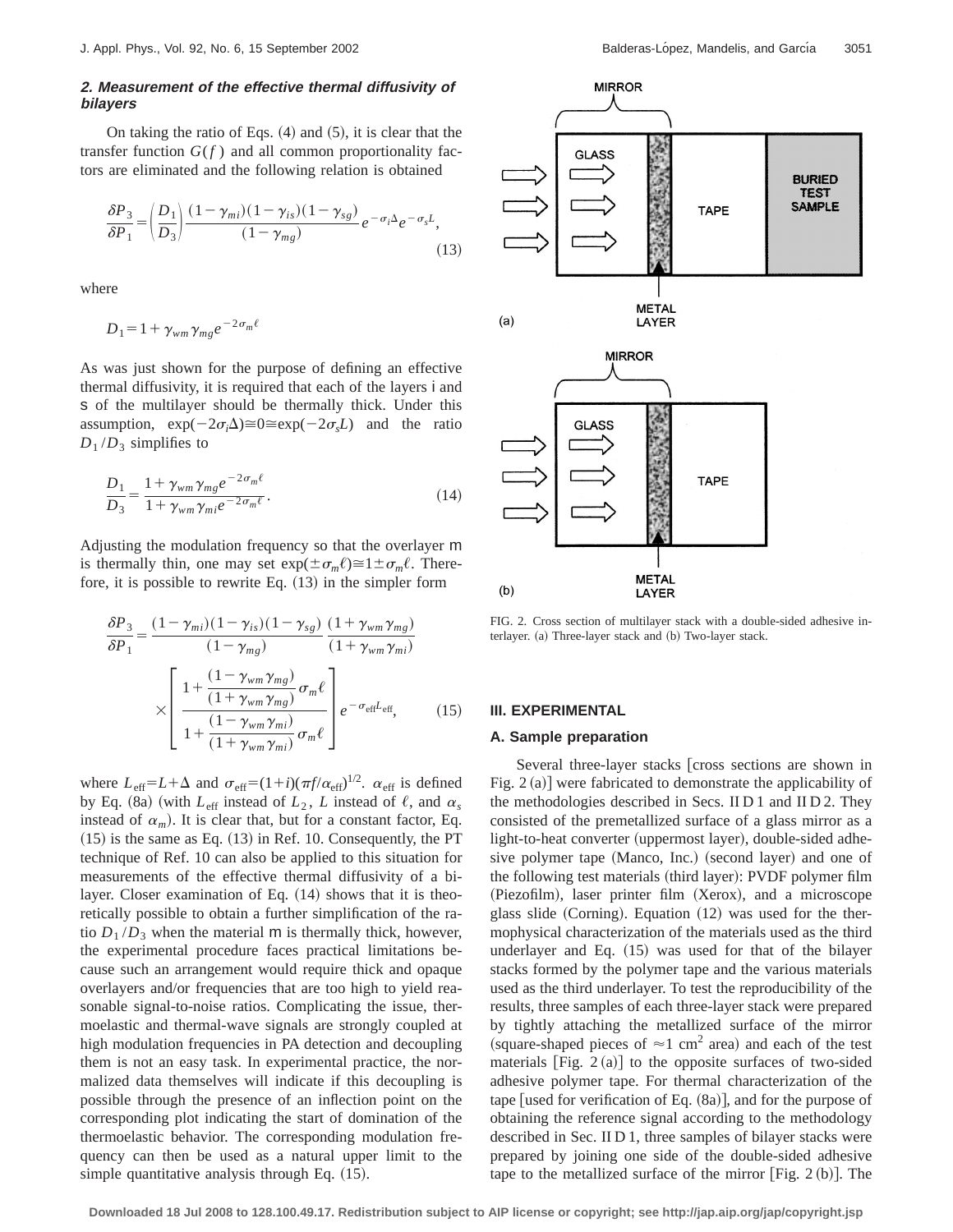

FIG. 3. Schematic cross section of the PA cell transmission configuration experimental setup used for depth-profilometric thermal diffusivity measurements.

glue layer attached to the free surface of the tape was carefully removed by using cotton sticks dipped in acetone.

#### **B. Experimental setup**

The experimental PA setup is shown in Fig. 3. It consisted of an infrared (830 nm) semiconductor diode laser with a fiber-optic pigtail (Opto Power Corporation), delivering 60 mW of continuous wave power. Intensity modulation of the laser light was achieved through current modulation of the diode and the modulated radiation entered the nonmetallized surface of the mirror slab  $(2 \text{ mm thick})$ , impinged, and was absorbed on, the metallized surface, (Fig. 2). Thermal waves generated in this metal layer traveled across the multilayer material sample, reaching the PA chamber. The latter consisted of a cylindrical cavity (3 mm diameter and 3 mm height), made of a brass body, communicating with an electret microphone and its built-in preamplifier through a hollow channel (Fig. 3). The PA signal was monitored as a function of the modulation frequency (a frequency scan). The output signal was fed to a lock-in amplifier  $(LIA)$  (Stanford Research model SR830) for further amplification and demodulation. The laser current was modulated using the internal oscillator of the LIA to drive the laser power supply via a TTL communications port. One frequency scan was made for the bare metal surface of the mirror (one layer) as a reference signal for thermal diffusivity measurements of the tape and the various two-layer stacks formed from the tape. Another scan was made for each of the test materials, as described in Sec. II D 2 and in Ref. 10. The PA frequency scan for the bilayer stack consisting of the metal layer and



FIG. 4. Typical PA signal amplitudes for the materials and multilayers used in this work. Circles correspond to the PA signal from the bare metal layer; squares correspond to the signal from the metal layer and the interlayer material (adhesive tape); Upside-down triangles correspond to the signal for the three-layered system formed by the metal layer, the tape, and the PVDF film; upright triangles correspond to the signal for the three-layered system formed by the metal layer, the tape and the laser polymer film; diamonds correspond to the signal for the three-layered system formed by the metal layer, the tape, and the glass sample.

the tape, was taken as the reference signal for depthprofilometric thermal diffusivity measurements of the third underlayer of the three-layer stacks by means of the methodology described in Sec. II D 1. Measurement variance statistics were obtained by taking the averages of the measured thermal diffusivity (and effective thermal diffusivities) from three independent measurements of each sample through computing the corresponding standard deviation.



FIG. 5. Normalized PA signal amplitude ratios for the materials measured using the methodology (described in Sec. II D 1). Circles correspond to the normalized signal from the PVDF polymer film; squares correspond to the signal from the laser polymer; upright triangles correspond to the signal for the glass sample; and continuous lines correspond to the best fits to Eq.  $(12)$ .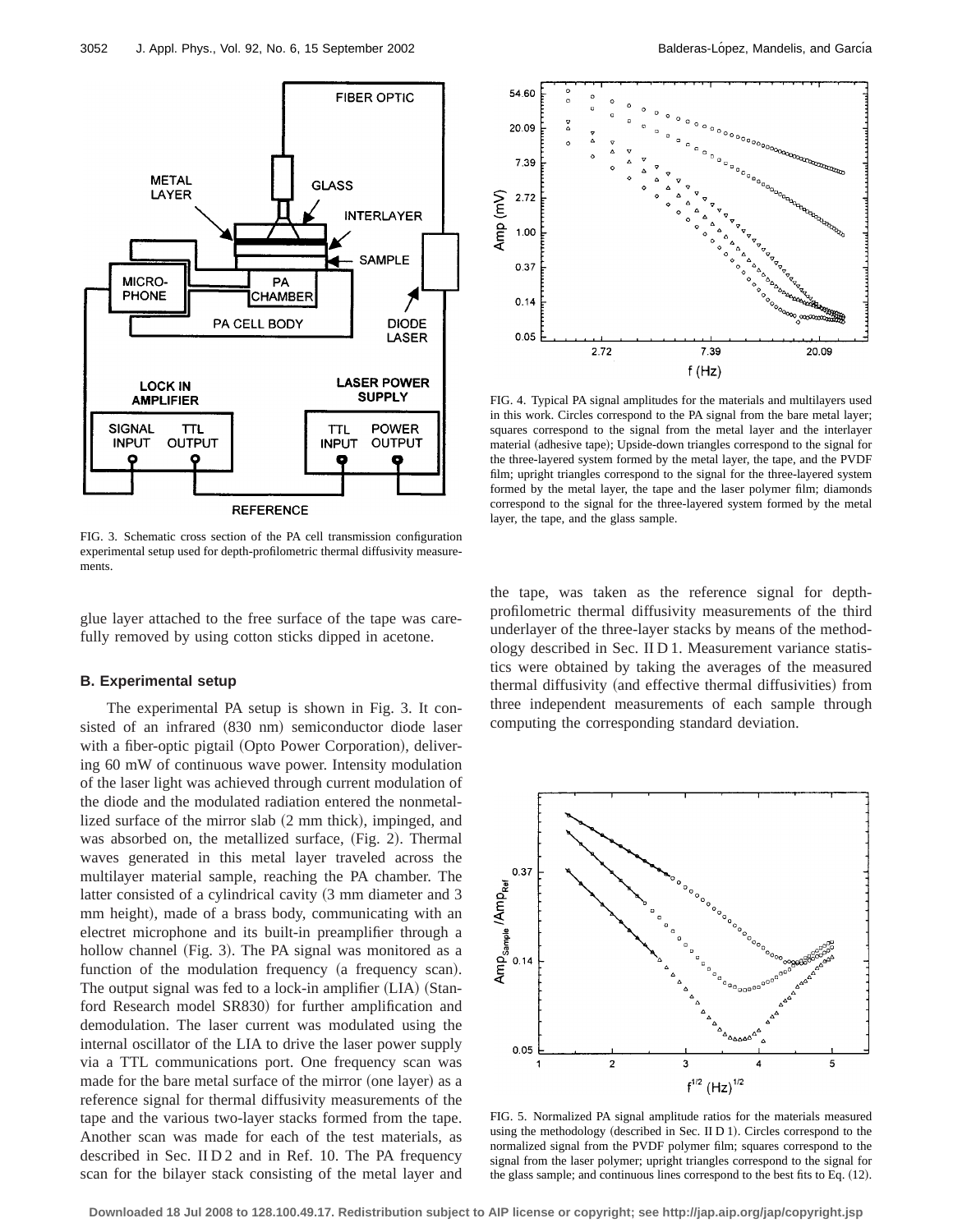TABLE I. Thermal diffusivities,  $\alpha_{RN}$ , for the test materials studied in this work, measured by using the normalized PA depth-profilometry reported in Sec. II D 1. One thermal diffusivity value reported in literature for similar materials is also presented ( $\alpha_{\text{Ref}}$ ) for comparison.

| Material               | <b>Thickness</b><br>$\text{(cm)}(\times 10^{-2})$ | $\alpha_{\rm RN}$<br>$\frac{\text{cm}^2}{\text{s}} \times 10^{-2}$ | $\alpha_{\rm Ref}$<br>$\frac{\text{cm}^2}{\text{s}} \times 10^{-2}$ |
|------------------------|---------------------------------------------------|--------------------------------------------------------------------|---------------------------------------------------------------------|
| Laser<br>polymer       | $L = 1.10 \pm 0.05$                               | $0.055 \pm 0.003$                                                  | $\cdots$                                                            |
| <b>PVDF</b><br>polymer | $L = 0.60 \pm 0.05$                               | $0.046 \pm 0.005$                                                  | 0.054<br>(Ref. 20)                                                  |
| Corning<br>glass       | $L = 1.60 \pm 0.05$                               | $0.127 \pm 0.004$                                                  | .                                                                   |

## **IV. RESULTS AND DISCUSSION**

Figure 4 shows typical PA signal amplitudes as functions of the modulation frequency for all materials and multilayers involved in this work. Figure 5 shows the normalized PA amplitude signal ratio from the bilayer formed by the metal layer and the adhesive tape taken as a reference, and the three-layered stacks under study. The goal was to measure the thermal diffusivity of the third underlayer, by following the methodology described in Sec. II D 1. It is evident that there is a frequency range where there exists a linear region of the amplitude ratio as a function of the square root of the modulation frequency, as predicted by Eq.  $(12)$ . This is an experimental confirmation that in this range, both materials (the interlayer and the sample) are thermally thick. The continuous straight lines in Fig. 5 are the best fits to this equation. The cutoff frequency for the analysis by means of Eq.  $(12)$  was taken as the frequency of the departure from linear behavior in the corresponding plots. The resulting thermal diffusivity values for all test samples are summarized in Table I, column 3. To test self-consistency between the two methodologies described in Secs. D II 1 and D II 2 and verify Eq.  $(8a)$ , the thermal diffusivity for the plastic polymer tape was measured. For this purpose, the signal from the bilayer formed by the metallic layer and the polymer tape  $|Fig. 2(b)|$ was normalized with the corresponding signal from the metallic layer alone and the normalized data were analyzed by the methodology described in Ref. 10. The resulting normalized PA amplitude is shown in Fig. 6 (circles). The continuous line corresponds to the best fit to Eq.  $(13)$  in Ref. 10, which is equivalent to Eq.  $(15)$  in the present context. The thermal diffusivity for this tape was measured to be (36  $\pm$ 3)×10<sup>-5</sup> cm<sup>2</sup>/s. In the same figure, the corresponding normalized signals from the two layers formed by the tape and the materials under examination (PVDF, laser printer polymer, and glass) are shown. These curves were obtained using the corresponding amplitude from the single-metal layer as normalization signal. The continuous lines correspond to the best fits to Eq.  $(15)$ . Table II, column 3, summarizes the effective thermal diffusivities measured in each case. To verify the validity of Eq.  $(8a)$ , the thermal diffusivity for the third underlayer [test sample in Fig.  $2(a)$ ] was also calculated by means of that equation, using the measured thermal diffusivity values for the various bilayered materials (Table II, column 1) and the thermal diffusivity measured for the plastic adhesive tape. The corresponding results are sum-

TABLE II. Effective thermal diffusivities,  $\alpha_{\text{eff}}$ , for the bilayer materials studied in this work, measured by using the normalized PA depthprofilometry reported in Sec. II D 2.

| Bilayer<br>system                  | Effective<br>thickness<br>$\text{(cm)}(\times 10^{-2})$ | $\alpha_{\text{eff}}$<br>$\frac{\text{cm}^2}{\text{s}} \times 10^{-2}$ |
|------------------------------------|---------------------------------------------------------|------------------------------------------------------------------------|
| Tape and<br>laser<br>polymer       | $L = 1.70 \pm 0.10$                                     | $0.043 \pm 0.003$                                                      |
| Tape and<br><b>PVDF</b><br>polymer | $L = 1.20 \pm 0.10$                                     | $0.038 \pm 0.002$                                                      |
| Tape and<br>corning<br>glass       | $L = 2.20 \pm 0.10$                                     | $0.100 \pm 0.003$                                                      |

marized in Table III, column 3. Comparison among the measured and calculated thermal diffusivity values, columns 2 and 3 in Table III, indicates good agreement, thus demonstrating the utility of the lumped (effective) thermal diffusivity approach for depth-profilometric thermophysical investigations.

Figures 5 and 6 exhibit the well-known exponential damping of the PA signal amplitude in transmission as a function of modulation frequency. As the thermal-wavegenerated transmission PA signal becomes weaker with increasing frequency, complicating thermoelastic signal contributions may appear.<sup>10</sup> These contributions are responsible for the nonmonotonic behavior of the various amplitudes and amplitude ratios at high frequencies in Figs. 4–6. These effects suggest the use of modulation frequencies as low as possible, so that the sample will be entirely thermally thick, below the thermoelastic range and, at the same time, there will be adequate signal strength to provide a satisfactory signal-to-noise ratio for the measurement. These results further suggest that the use of an interlayer buffer material with a low thermal diffusivity and thickness, such as the present adhesive tape, ensures thermal thickness at low modulation frequencies and a minimum of thermoelastic contributions.<sup>10</sup> As is experimentally evident from the plots shown in Figs. 4–6, this limit was indeed obtained for the materials used in this work. The use of the double-sided adhesive tape offers evident advantages in terms of mechanical integrity and ease of sample fabrication with good reproducibility, especially

TABLE III. Thermal diffusivities,  $\alpha$ , for the test materials studied in this work, measured by using the normalized PA depth-profilometry reported in Sec. II D 1. The corresponding values  $\alpha_{\text{calc}}$  obtained by means of Eq. (8) with the effective thermal diffusivity value reported in Table. II, column 3, and the thermal diffusivity value measured for the plastic tape, are also shown.

| Material               | $\alpha$<br>$\frac{\text{cm}^2}{\text{s}} \times 10^{-2}$ | $\alpha_{\rm calc}$<br>$\frac{\text{cm}^2}{\text{s}} \times 10^{-2}$ |
|------------------------|-----------------------------------------------------------|----------------------------------------------------------------------|
| Laser<br>polymer       | $0.055 \pm 0.003$                                         | $0.048 \pm 0.005$                                                    |
| <b>PVDF</b><br>polymer | $0.046 \pm 0.005$                                         | $0.040 \pm 0.003$                                                    |
| Corning<br>glass       | $0.127 \pm 0.004$                                         | $0.180 \pm 0.004$                                                    |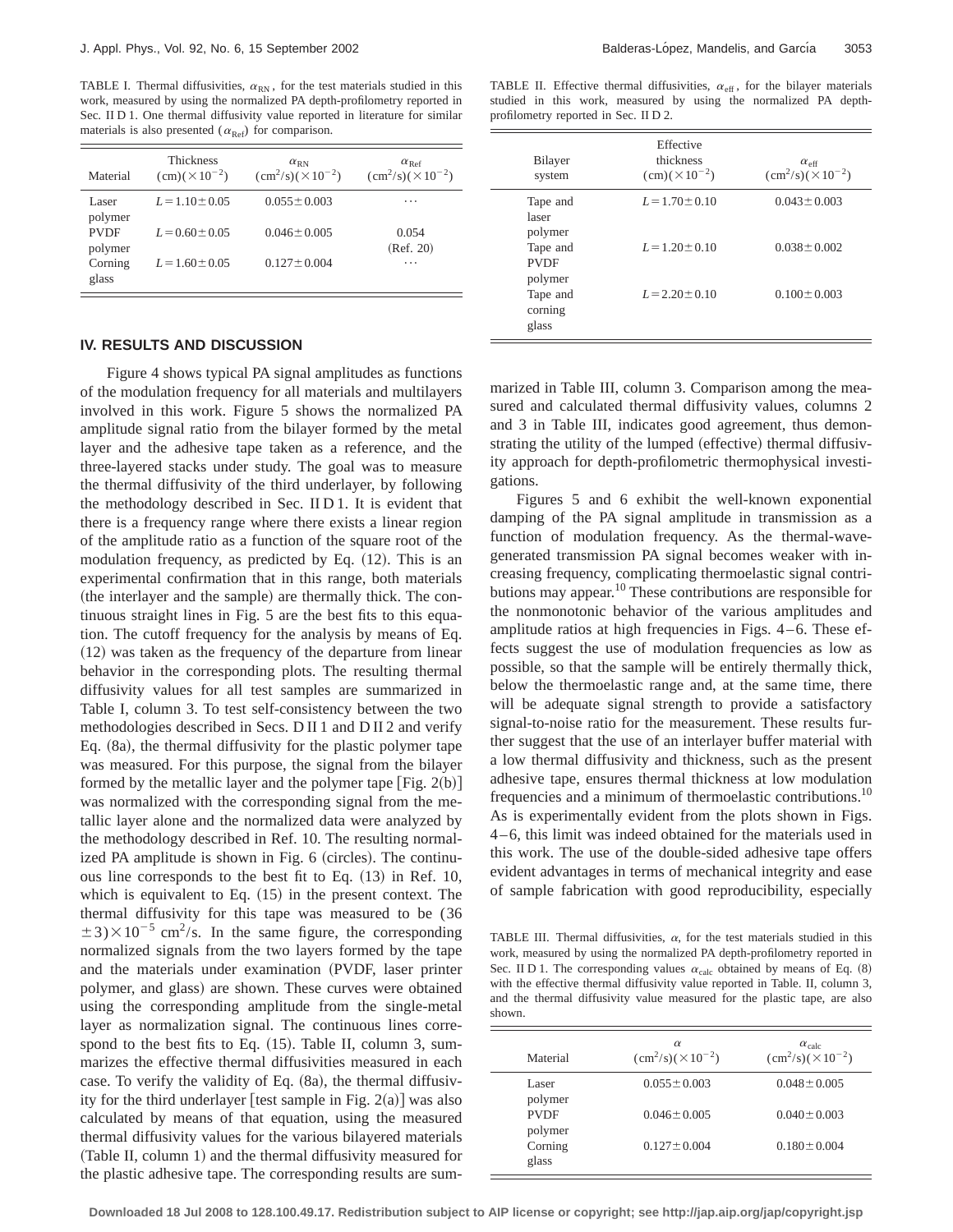

FIG. 6. Normalized PA signal amplitude ratios for the materials measured (using the methodology described in Sec. II  $D$  2). Circles correspond to the normalized signal from the polymer tape; squares correspond to the normalized signal for the bilayer system formed by the tape and the PVDF polymer foil; upright triangles correspond to the signal from the bilayer system formed by the tape and the laser polymer; upside-down triangles correspond to the signal from the bilayer system formed by the tape and the glass sample; and continuous lines correspond to the best fits to Eq.  $(15)$ .

3

 $f^{1/2}$  (Hz)<sup>1/2</sup>

 $\overline{a}$ 

 $\overline{c}$ 

5

0.007

those used as references for PA amplitude normalization. These procedures, however, may render the introduction of interfacial thermal impedances inevitable. As is evident from the experimental results reported in this work, fortunately, interfacial thermal impedances were not significant here. A self-curable resin (e.g., Torcill™) might be a better choice as interlayer material, if maintaining the constancy of the interlayer buffer thickness becomes a problem. In principle, the same methodologies are equally valid for thermal diffusivity measurements by using the PA phase (in this case, the phase difference between the three-layered sample stacks and the corresponding reference), however, experimentally it was not possible to decouple the thermal PA contribution from the thermoelastic PA contribution for phase signals, unlike the PA amplitude. This is usual for PA methodologies, because the effects of thermoelastic contributions are stronger and cover a wider frequency range in the phase channel than in the amplitude. $21$  Efficient normalization procedures like the ones presented here and in Ref. 10, however, represent a powerful tool for identifying the extent of thermoelastic contributions to both channels of the frequency-domain PA signal, whenever this situation arises.<sup>10</sup> This is an important difference and an advantage of normalized PA methodologies, as compared to the nonnormalized methodologies sometimes encountered in literature,<sup>5,8</sup> in which thermoelastic signal dominance is accounted for through the criterion of departure of the modulation-frequency dependence of the amplitude alone from the  $f^{-1}$  law predicted by the onedimensional theory. Our investigations show that, without correcting for the transfer function frequency dependence in *both* amplitude and phase channels, the boundaries of the onset of the thermoelastic regime are more gradual and may lead to inaccurate measurements.

#### **V. CONCLUSIONS**

In conclusion, two effective depth-profilometric normalization PA transmission methodologies have been developed for measuring the thermal diffusivity of bilayers and deeply positioned (buried) underlayers in a three-layer stack. The normalized Eqs.  $(12)$  and  $(15)$  were derived to quantify the PA signals, respectively. The analytical procedure for thermal characterization of single-layer materials involves only simple linear fittings. These methodologies eliminate the requirement for instrumental transfer function considerations and amount to major accuracy and simplicity advantages of the present depth-profilometric analysis over other analytical normalized and nonnormalized measurement techniques based on the same configuration.<sup>5,8,10</sup> In principle, the present techniques are applicable to all solid materials, provided that the experimental configuration fulfills the requirements of the theory, i.e., an opaque and thermally thin (metal) overlayer for thermal diffusivity measurements in two-layer materials, and thermally thick underlayers with no thermoelastic overlaps. In addition, a homogeneous interlayer thermal-coupling thin-film material with uniform thickness and low thermal diffusivity, such as an adhesive tape, is required. The simplicity in sample preparation and analysis make the present technique promising for accurate and reproducible depth-profilometric measurements of the thermal diffusivity of buried material layers which are very difficult or impossible to measure otherwise. These include materials such as paper, glasses, and polymers.

### **ACKNOWLEDGMENTS**

The authors wish to acknowledge the support of the Natural Sciences and Engineering Research Council of Canada (NSERC) through a Research Grant to one of the authors  $(A.M.).$ 

- <sup>1</sup>*Progress in Photothermal and Photoacoustic Science and Technology*, edited by A. Mandelis (Elsevier, New York, 1992), Vol. 1.
- $2$  A. C. Tam, Rev. Mod. Phys. **58**, 381 (1986).
- <sup>3</sup> J. A. Balderas-López, A. Mandelis, and J. A. García, Rev. Sci. Instrum. **71**, 2933 (2000).
- 4C. A. Pela´, S. Rocha, E. de Paula, and O. Baffa, Rev. Sci. Instrum. **69**, 3392 (1998).
- 5C. A. S. Lima, M. B. S. Lima, L. C. M. Miranda, J. Baeza, J. Freer, N.
- Reyes, J. Ruiz, and M. D. Silva, Meas. Sci. Technol. **11**, 504 (2000).
- <sup>6</sup>L. F. Perondi and L. C. M. Miranda, J. Appl. Phys. **62**, 2955 (1987).
- 7A. M. Mansanares, H. Vargas, F. Galembeck, L. Buijs, and D. Bicanic, J. Appl. Phys. **70**, 7046 (1991).
- <sup>8</sup>E. Marín, J. L. Pichardo, A. Cruz-Orea, P. Diaz, G. Torres-Delgado, I. Delgadillo, J. J. Alvarado-Gil, J. G. Mendoza-Alvarez, and H. Vargas, J. Phys. D 29, 981 (1996).<br><sup>9</sup>N. Muñoz Aguirre, G. González de la Cruz, Y. G. Gurevich, G. N. Logvi-
- nov, and M. N. Kasyanchuk, Phys. Status Solidi B 220, 781 (2000).
- $^{10}$  J. A. Balderas-López and A. Mandelis, J. Appl. Phys. **90**, 2273 (2001).
- $11$ <sup>C</sup>. Glorieux, J. Fivez, and J. Thoen, J. Appl. Phys. **73**, 684 (1993).
- <sup>12</sup> J. Vanniasinkam, A. Mandelis, and S. Buddhudu, J. Appl. Phys. **75**, 8090  $(1994).$
- 13A. Mandelis, *Diffusion-wave Fields: Mathematical Methods and Green Functions* (Springer, New York, 2001).
- $14$  J. Caerels, C. Gloreux, and J. Thoen, Rev. Sci. Instrum.  $69$ , 2452 (1998).
- <sup>15</sup> M. E. Rodríguez, A. Mandelis, G. Pan, and J. A. García, J. Appl. Phys. 87, 8113 (2000).